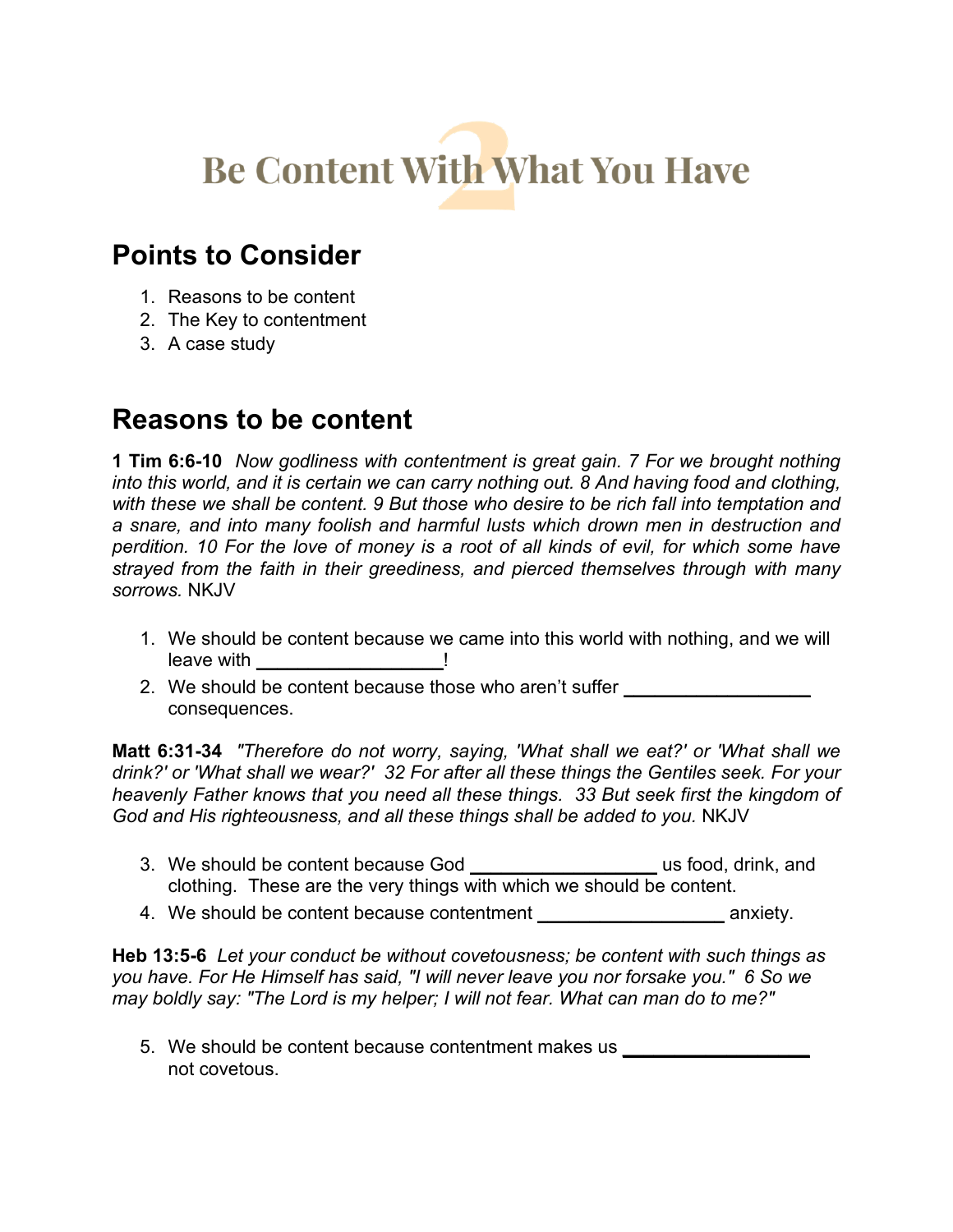**Est 5:9-13** *So Haman went out that day joyful and with a glad heart; but when Haman saw Mordecai in the king's gate, and that he did not stand or tremble before him, he was filled with indignation against Mordecai. 10 Nevertheless Haman restrained himself and went home, and he sent and called for his friends and his wife Zeresh. 11 Then Haman told them of his great riches, the multitude of his children, everything in which the king had promoted him, and how he had advanced him above the officials and servants of the king. 12 Moreover Haman said, "Besides, Queen Esther invited no one but me to come in with the king to the banquet that she prepared; and tomorrow I am again invited by her, along with the king. 13 Yet all this avails me nothing, so long as I see Mordecai the Jew sitting at the king's gate."* 

6. We should be content because contentment **\_\_\_\_\_\_\_\_\_\_\_\_\_\_\_\_\_\_** resentment which robs us of joy.

**Eccl 2:10-11** *Whatever my eyes desired I did not keep from them. I did not withhold my heart from any pleasure, For my heart rejoiced in all my labor; And this was my reward from all my labor. 11 Then I looked on all the works that my hands had done and on the labor in which I had toiled; and indeed all was vanity and grasping for the wind. There was no profit under the sun…. Therefore I hated life because the work that was done under the sun was distressing to me, for all is vanity and grasping for the wind. 18 Then I hated all my labor in which I had toiled under the sun, because I must leave it to the man who will come after me. 19 And who knows whether he will be wise or a fool? Yet he will rule over all my labor in which I toiled and in which I have shown myself wise under the sun. This also is vanity.*

**Eccl 5:10** *He who loves silver will not be satisfied with silver; nor he who loves abundance, with increase. This also is vanity.*

7. We should be contentment because contentment helps us **\_\_\_\_\_\_\_\_\_\_\_\_\_\_\_\_\_\_** the vain pursuit of money and pleasure.

**Eccl 5:12** *The sleep of a laboring man is sweet, whether he eats little or much; But the abundance of the rich will not permit him to sleep.* 

8. We should be content because contentment makes our sleep

**\_\_\_\_\_\_\_\_\_\_\_\_\_\_\_\_\_\_**.

**Eccl 6:3** *If a man begets a hundred children and lives many years, so that the days of his years are many, but his soul is not satisfied with goodness, or indeed he has no burial, I say that a stillborn child is better than he.*

**Eccl 3:12-13** *I know that nothing is better for them than to rejoice, and to do good in their lives, 13 and also that every man should eat and drink and enjoy the good of all his labor — it is the gift of God.*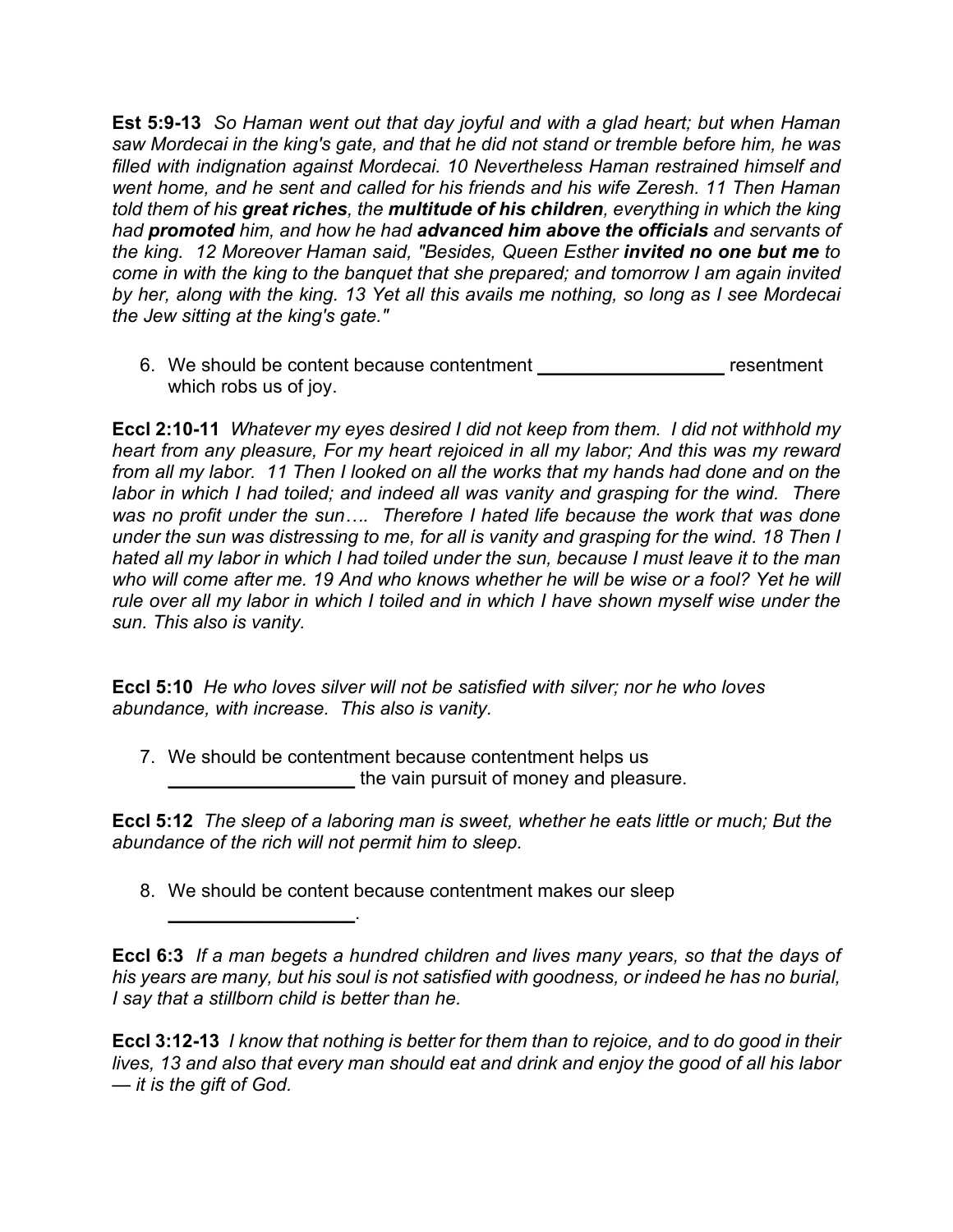**Eccl 4:6** *Better a handful with quietness than both hands full, together with toil and grasping for the wind.*

9. We should be content because contentment helps us enjoy the small blessings of life.

**Eccl 6:9** *Better is the sight of the eyes than the wandering of desire. This also is vanity and grasping for the wind.*

10.We should be content because contentment helps us enjoy what we **\_\_\_\_\_\_\_\_\_\_\_\_\_\_\_\_\_\_** instead of wanting things we don't have.

## **The Key to Contentment**

#### **Gratitude!**

**Col 3:14-16** *But above all these things put on love, which is the bond of perfection. 15 And let the peace of God rule in your hearts, to which also you were called in one body; and be thankful.* 

Being thankful is an important element of the **\_\_\_\_\_\_\_\_\_\_\_\_\_\_\_\_\_\_** of God ruling in our hearts.

**Luke 17:15-19** *And one of them, when he saw that he was healed, returned, and with a loud voice glorified God, 16 and fell down on his face at His feet, giving Him thanks. And he was a Samaritan. 17 So Jesus answered and said, "Were there not ten cleansed? But where are the nine? 18 Were there not any found who returned to give glory to God except this foreigner?" 19 And He said to him, "Arise, go your way. Your faith has made you well."* 

Thanking God closes the loop and allows us to live in peace. We are to give thanks always for **the set of the set of the set of the set of the set of the set of the set of the set of the set of the set of the set of the set of the set of the set of the set of the set of the set of t** Daniel "*prayed and gave thanks before his God"* three times a day from his youth (Dan 6:10).

#### **How do we become grateful people? (Practical Application)**

Make a list – Pray the list – Add to the list

- 1. We should be thankful for God's **\_\_\_\_\_\_\_\_\_\_\_\_\_\_\_\_\_\_** (Ps 136:1-3).
- 2. We should be thankful that we have victory over death (1Cor 15:56-57).
- 3. We should be thankful when **\_\_\_\_\_\_\_\_\_\_\_\_\_\_\_\_\_\_** demonstrate faith and love (2 Thes 1:3-5; Romans 1:8).
- 4. We should be thankful for our food.
- $5.$